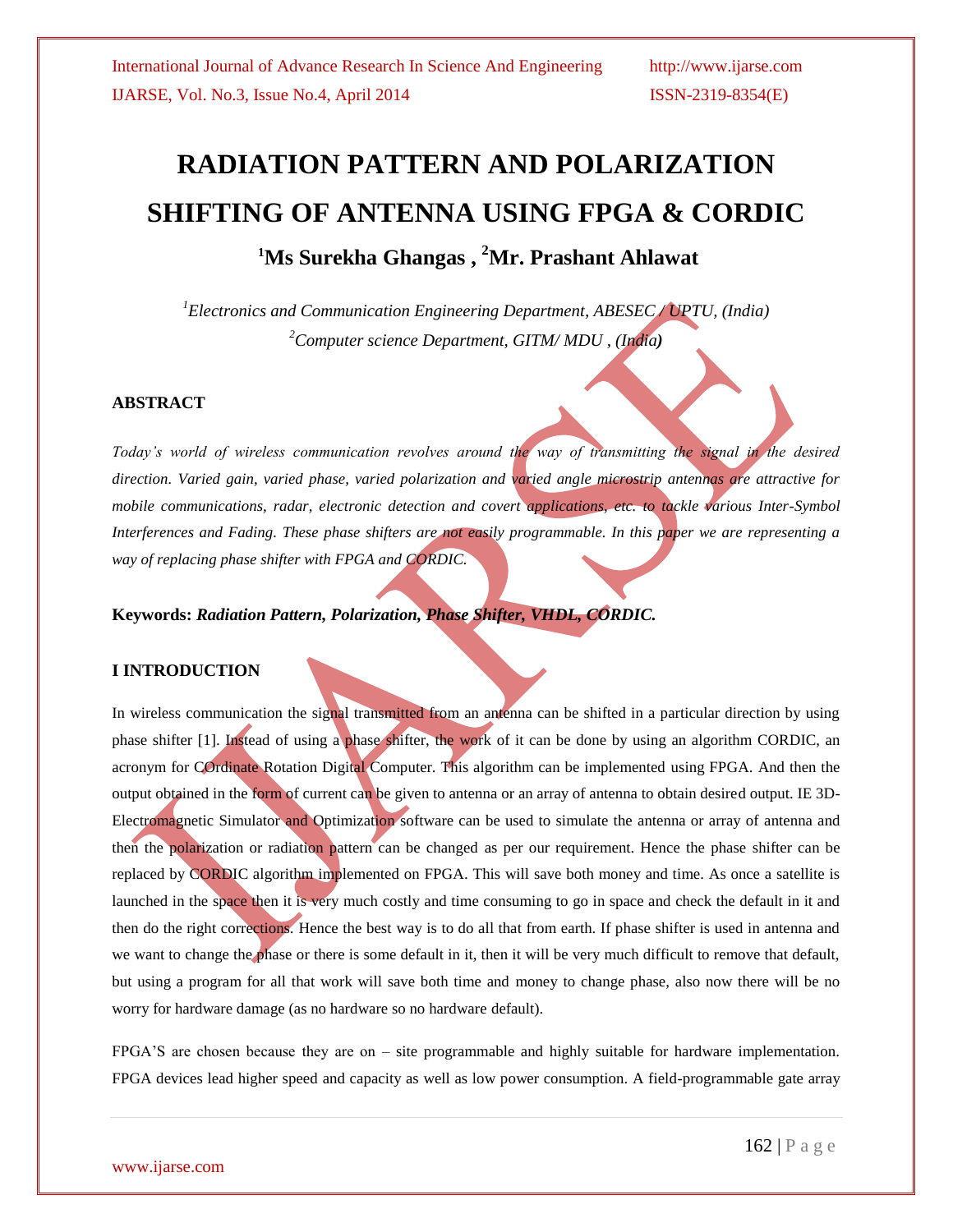(FPGA) is a large-scale integrated circuit that can be programmed after it is manufactured rather than being limited to a predetermined, unchangeable hardware function.

#### **II METHODOLOGY**

**THE** CORDIC ALGORITHM: CORDIC (digit-by-digit method, Volder's algorithm) (for COordinate Rotation DIgital Computer) is a simple and efficient algorithm to calculate hyperbolic and trigonometric functions. It is commonly used when no hardware multiplier is available (e.g., simple microcontrollers and FPGAs) as the only operations it requires are addition, subtraction, bitshift and table lookup.

**THE SIMULATION LANGUAGE VHDL:** VHDL is acronym for VHSIC hardware description language (VHSIC is an acronym for Very High Speed Integrated Circuits). It is a hardware description language that can be used to model a digital system at many levels of abstraction, ranging from the algorithmic level to gate level. It also allows you to model the system as an interconnection of components. Test waveforms can also be generated using the same constructs.

A general purpose electromagnetic simulation and optimization package IE3D-Electromagnetic Simulator and Optimization software is used for the analysis and design of planar and 3D structures for Microstrip antennas. An array of three planer antenna is designed and then the outputs that are phase obtained from CORDIC algorithm, in the form of current is given as input to these three antennas and corresponding radiation patterns are obtained. And the results of CORDIC algorithm and IE 3D -Electromagnetic Simulator and Optimization software are same. Now the output from the CORDIC algorithm can be used to shift the polarization of an array of antenna in experimental setup.

## **IV RESULTS & CONCLUSION**

### **4.1 Results from CORDIC Algorithm**

**TABLE 1: Results Obtained From CORDIC**

|    | Phase shift(in degree) |   |          | Ш       |
|----|------------------------|---|----------|---------|
| 0  | Mag.                   |   |          |         |
|    | Phase                  |   |          |         |
| 30 | Mag.                   |   | 0.890625 | 0.46875 |
|    | Phase                  | 0 | 30       | 60      |
| 40 | Mag.                   |   | 0.677875 | 0.03125 |
|    | Phase                  |   | 45       | 90      |

Table 1 shows the results obtained from CORDIC algorithm. Zero degree phase shift means the phase difference between antenna 1 and antenna 2 is zero degree and phase difference between antenna 2 and antenna 3 is also zero degree.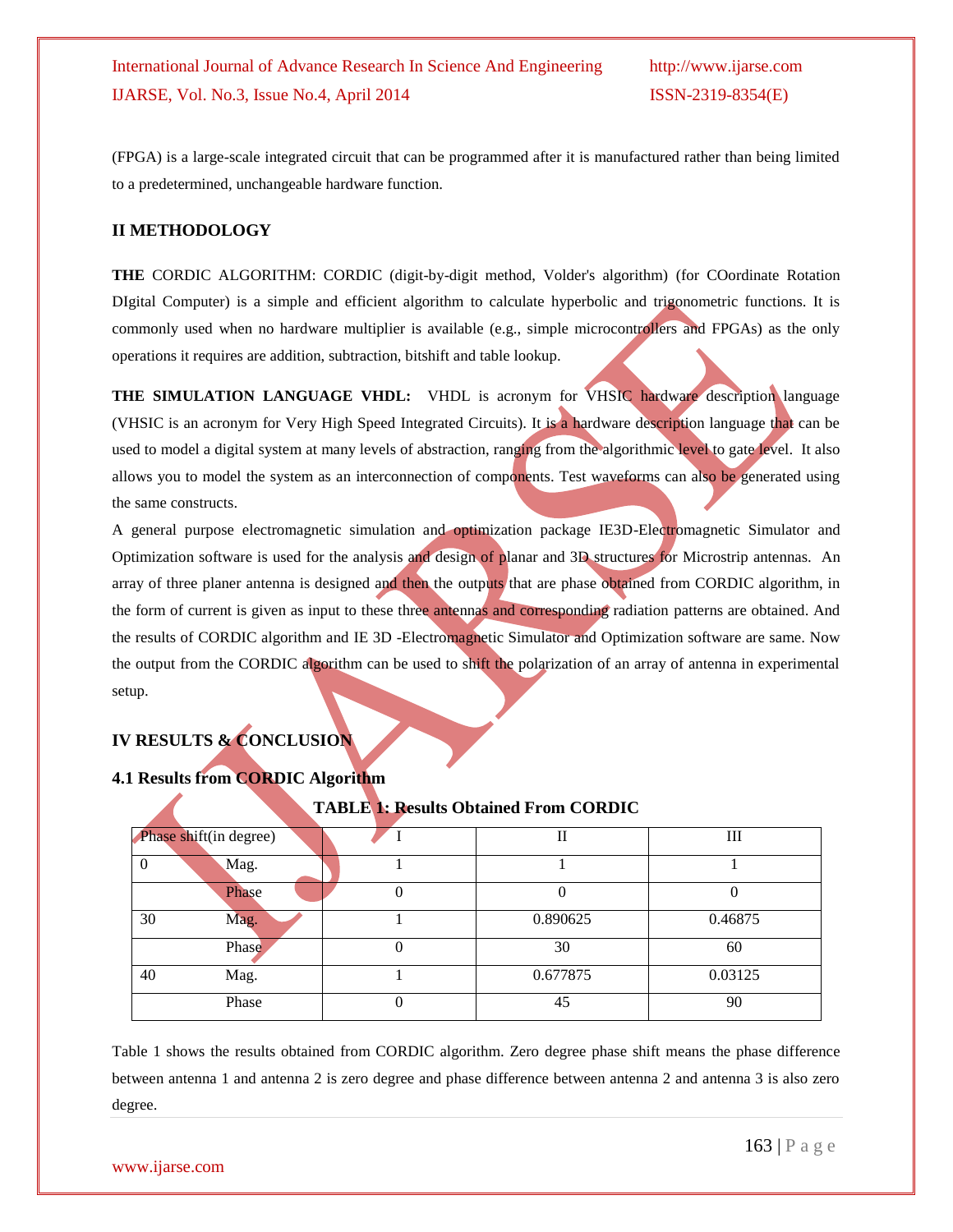#### **4.2 THE RESULTS FROM IE 3D -Electromagnetic Simulator and Optimization Software**

With the aim of shifting radiation pattern and polarization till now I have got the results from my CORDIC algorithm and these results that is the phase I have given to IE 3D -Electromagnetic Simulator and Optimization software and got the radiation patterns at different phases. The array of three rectangular Patch antennas is shown below and corresponding radiation patterns are also shown in figures on preceding pages.





Figure 1 shows an array of rectangular Patch antenna, which is designed in IE 3D Electromagnetic Simulator and Optimization software. Here the array size taken is 17.6 cm. The spacing between the antennas taken is 2.6 cm. The feeding technique used is inset feeding. For this particular arrangement the dielectric constant taken is 2.2. Phase output obtained from CORDIC algorithm is given to this array of rectangular Patch antenna and then the radiation pattern is obtained at different phase shift. Radiation patterns at zero degree, 30 degree and 45 degree are shown in the figures shown below.



**Figure 2: Radiation Pattern at Zero Degree Phase Shift**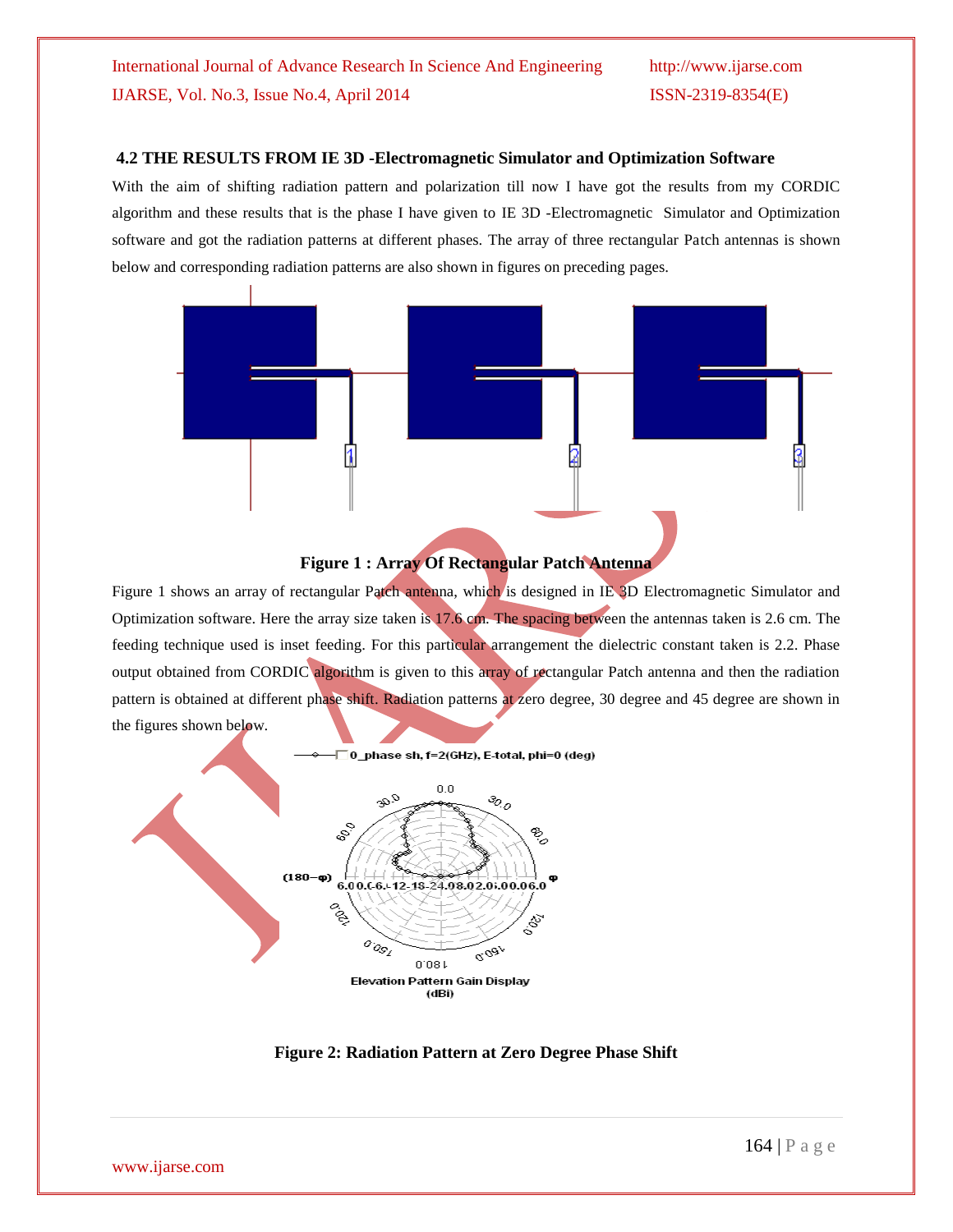International Journal of Advance Research In Science And Engineering http://www.ijarse.com IJARSE, Vol. No.3, Issue No.4, April 2014 ISSN-2319-8354(E)

-□30\_phase s, f=2(GHz), E-total, phi=0 (deg) —⊡45\_phase s, f=2(GHz), E-total, phi=0 (deg)  $0.0\,$  $\mathcal{P}^{\mathcal{Q}}$  $0.0$  $\mathcal{P}_o$  $\mathcal{P}^{\mathcal{Q}}$ so,  $\frac{6}{3}$ ್ಯ  $\frac{6}{3}$ B  $(180 - \phi)$ 10.0 0.0 - 10.0 20.0 20.0 10.0 0.0 10.0  $(180 - \phi)$ 9.(3.13.(9.15-21.01.05.0.03.03.09.0 ू<br>१२ 189. Pop 's o  $\sigma_{\partial_{\mathcal{S}_\ell}}$ o'ogy  $\sigma_{\partial_{\mathcal{S}_\ell}}$ orgav  $0.08$  $0.081$ Elevation Pattern Gain Display (dBi) Elevation Pattern Gain Display (dBi)  $(a)$  (b)

**Figure 3: Radiation Pattern at (a) 30 Degree Phase Shift, (b) 45 Degree Phase Shift**

At zero degree phase shift the Elevation pattern gain display is shown in fig 2. This shows that when the phase shift between antennas is zero degree then the radiation pattern is also shifted in direction of zero degree. At 30 degree phase shift the Elevation pattern gain display is shown in fig 3(a), here also when phase shift between antennas is 30 degree then the radiation pattern is also shifted in direction of 30 degree. Similarly at 45 degree phase shift the radiation pattern is shifted in the direction of 45 degree as shown in figure 3(b). Hence we can say that radiation patterns are shifted as phase shifted, without using a phase shifter.

# **V CONCLUSIONS AND DISCUSSIONS**

Radiation pattern for different phase angles obtained from both IE 3D- Electromagnetic Simulator and Optimization software and from CORDIC Algorithm implemented on FPGA are same. Main program is implemented on a FPGA using VHDL programming, on ModelSim Simulator. If the polarization shifting can be done by using CORDIC and FPGA without using a phase shifter then it will be a great revolution in the field of wireless communication. This will allow us to direct the signal in a direction in which we want. As all that will be done by using CORDIC algorithm then it will be easy to control the operation and time taken will be less. Signal loss will be reduced. This will bring a revolution in satellite communication also. As it is very costly and time consuming to remove any default in satellite after it is launched in space, but by software means it can be controlled from earth.